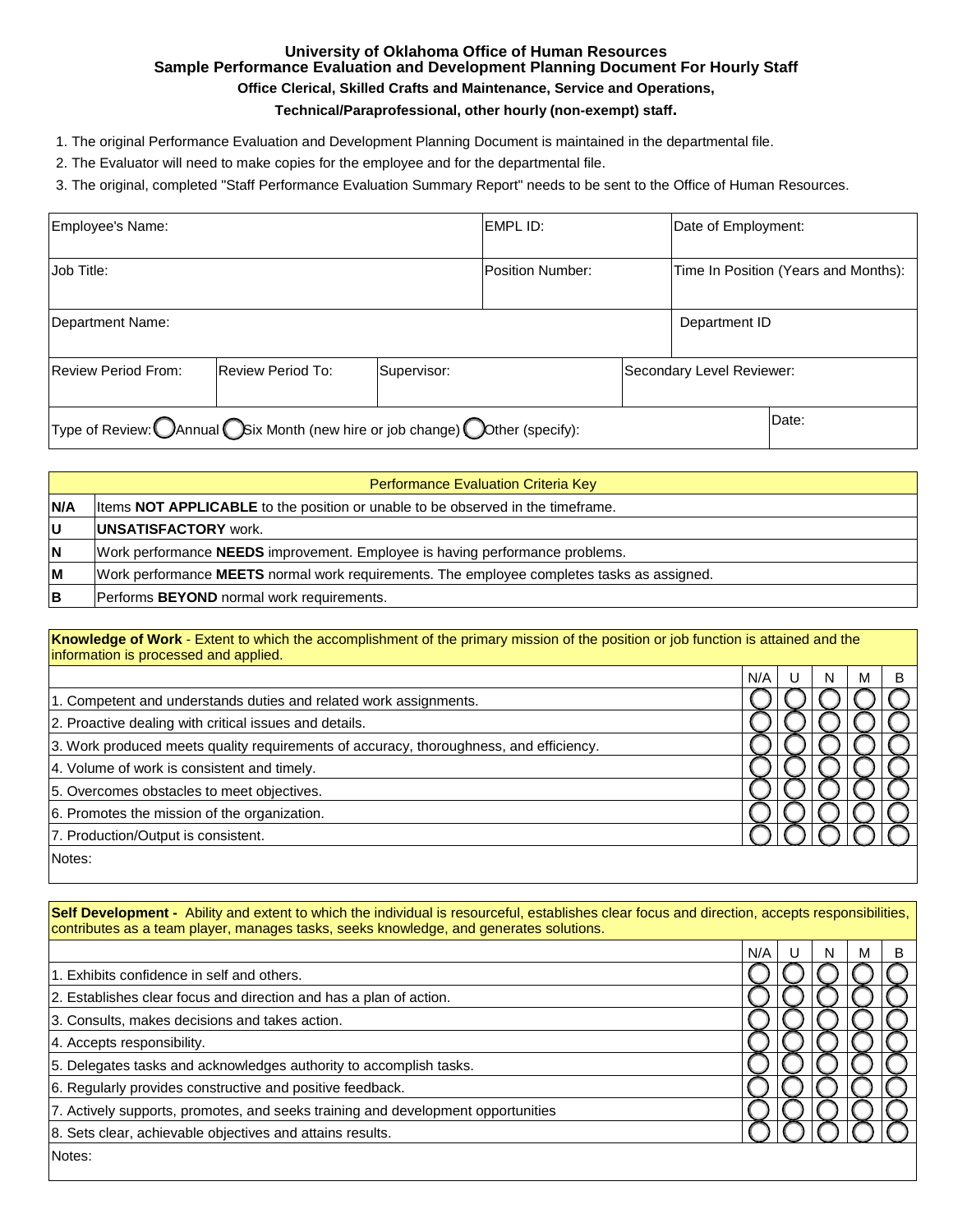### *Sample Performance Evaluation Hourly Staff - page* **2**

| develops and/or contributes to the development of realistic parameters. Some knowledge of budget may be required.                                                                                             | N/A | U | N | м | B |
|---------------------------------------------------------------------------------------------------------------------------------------------------------------------------------------------------------------|-----|---|---|---|---|
| 1. Clearly understands project parameters and determines required resources.                                                                                                                                  |     |   |   |   |   |
| 2. Makes recommendations for resources.                                                                                                                                                                       |     |   |   |   |   |
| 3. Assists with procedures, alternatives, liaisons, and timelines.                                                                                                                                            |     |   |   |   |   |
| 4. Assist with monitoring of group or team processes.                                                                                                                                                         |     |   |   |   |   |
| 5. Makes recommendation for cost saving measures or revenue generation where appropriate.                                                                                                                     |     |   |   |   |   |
| 6. Projects are completed on time.                                                                                                                                                                            |     |   |   |   |   |
| 7. Understands objectives.                                                                                                                                                                                    |     |   |   |   |   |
| 8. Recognizes obstacles and makes recommendations to meet objectives.                                                                                                                                         |     |   |   |   |   |
| 9. Regularly provides constructive and positive feedback.                                                                                                                                                     |     |   |   |   |   |
| Notes:                                                                                                                                                                                                        |     |   |   |   |   |
| Interpersonal Oral and Written Communication - Demonstrates the ability to promote a positive work environment by selecting and<br>eliciting appropriate and pertinent communication methods and information. | N/A | U | N | М | B |
| 1. Speaking is clear, concise, and organized.                                                                                                                                                                 |     |   |   |   |   |
| 2. Selects the most appropriate and effective communication method.                                                                                                                                           |     |   |   |   |   |
| 3. Writing is clear, concise and organized.                                                                                                                                                                   |     |   |   |   |   |
| 4. Adjusts information and delivery to the target audience.                                                                                                                                                   |     |   |   |   |   |
| 5. Demonstrates effective group presentation skills.                                                                                                                                                          |     |   |   |   |   |
| 6. Keeps supervisor and others informed.                                                                                                                                                                      |     |   |   |   |   |
| 7. Comprehends and can interpret oral/written communications.                                                                                                                                                 |     |   |   |   |   |
| 8. Exhibits reflective listening skills.                                                                                                                                                                      |     |   |   |   |   |
| 9. Responds in a positive manner to feedback.                                                                                                                                                                 |     |   |   |   |   |
| 10. Provides clear, concise, and organized feedback.                                                                                                                                                          |     |   |   |   |   |
| 11. Ability to deal with conflict constructively.                                                                                                                                                             |     |   |   |   |   |
| 12. Affectively participates as a team member.                                                                                                                                                                |     |   |   |   |   |
| 13. Maintains confidentiality.                                                                                                                                                                                |     |   |   |   |   |
| Notes:                                                                                                                                                                                                        |     |   |   |   |   |
| Time and Attendance - Punctual and present to perform assigned work load.                                                                                                                                     |     |   |   |   |   |
|                                                                                                                                                                                                               | N/A | U | Ν | М | B |
| 1. Punctual for work.                                                                                                                                                                                         |     |   |   |   |   |
| 2. Punctual for meetings.                                                                                                                                                                                     |     |   |   |   |   |
| 3. Present for assigned on duty timeframe.                                                                                                                                                                    |     |   |   |   |   |
| 4. Present for meetings.                                                                                                                                                                                      |     |   |   |   |   |
| Notes:                                                                                                                                                                                                        |     |   |   |   |   |
| Health and Safety - Uses best practices to assist in ensuring the health and safety of self and others.                                                                                                       |     |   |   |   |   |
| 1. Is attentive to potential health and safety risks.                                                                                                                                                         | N/A | U | N | M | В |
|                                                                                                                                                                                                               |     |   |   |   |   |
| 2. Monitors workplace for self and other employees.                                                                                                                                                           |     |   |   |   |   |
| 3. Makes recommendations for improving safe work practices.                                                                                                                                                   |     |   |   |   |   |
|                                                                                                                                                                                                               |     |   |   |   |   |
| 4. Follows established safe work practices.<br>5. Understands process for reporting injuries.                                                                                                                 |     |   |   |   |   |